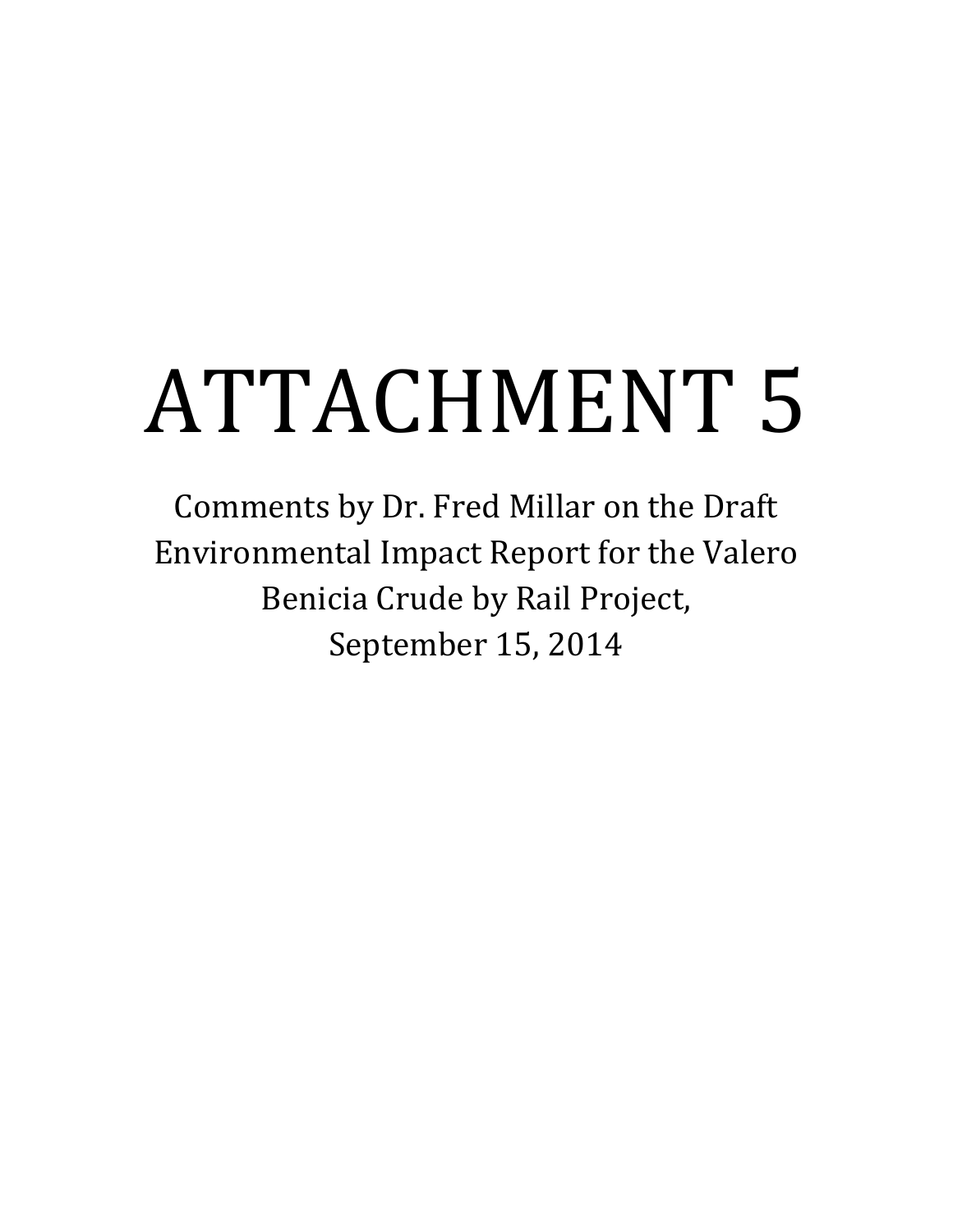# **Comments on the Draft Environmental Impact Report for the Valero Benicia Crude-by-Rail Project**

**September 15, 2014**

Dr. Fred Millar 915 S. Buchanan St., No. 29 Arlington, VA 22204 703-979-9191 fmillarfoe@gmail.com

1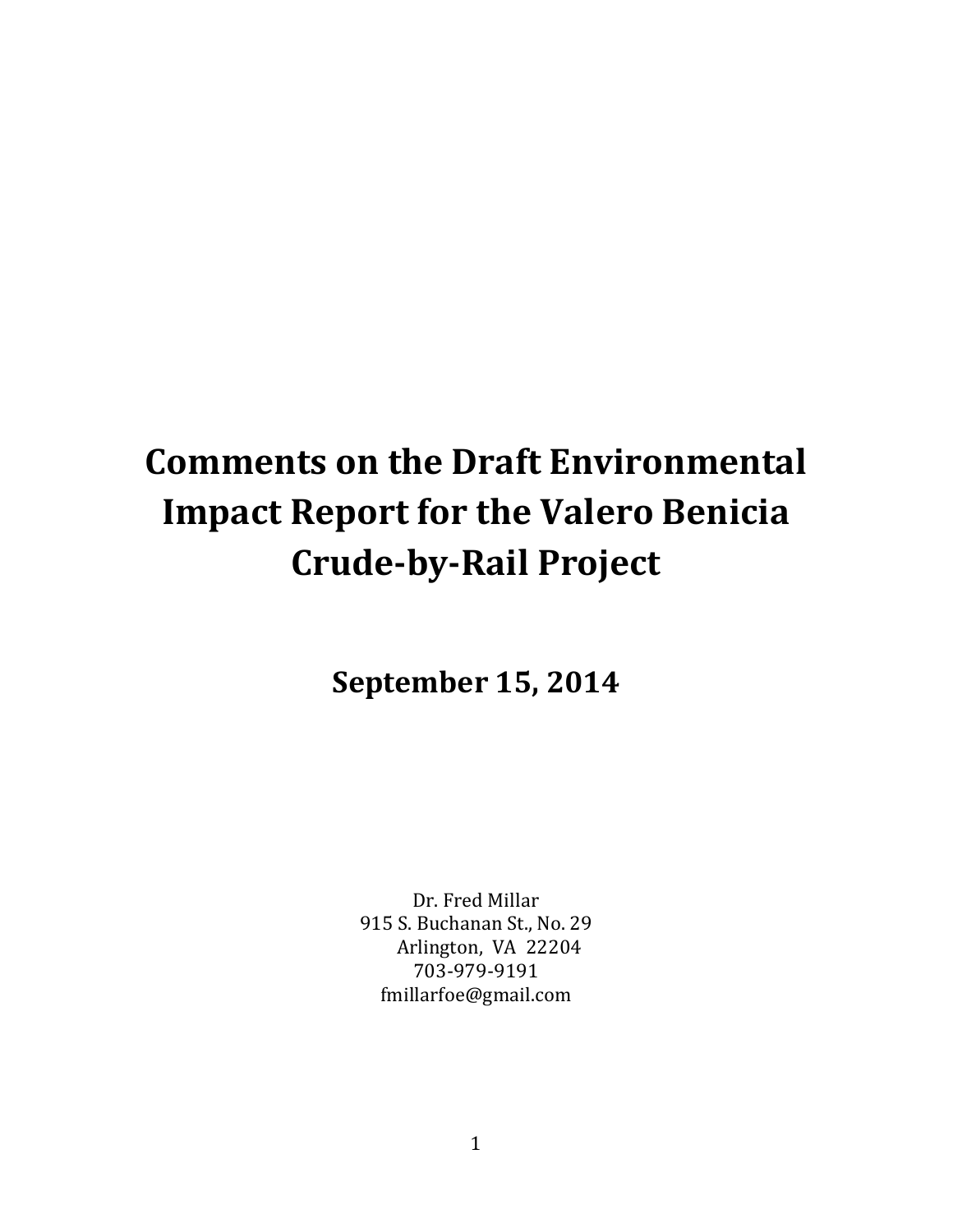I am a policy analyst, researcher, educator, and consultant with more than three decades of experience assessing the risks associated with transporting hazardous materials. Over the course of my career, I have advised governmental bodies, national chemical and oil worker unions, insurance companies, universities, and environmental groups on the unique health and safety hazards of shipping hazardous materials—including crude oil—by rail. I have testified before both houses of the United States Congress, and have presented as an invited lecturer in twelve countries on chemical transportation accident prevention. As a pro bono consultant, I have provided specific analyses of risks associated with transporting crude oil by rail in and around cities across the United States, including Albany, New York and Washington, D.C.

I am familiar with Valero's proposal to begin accepting crude oil shipments by rail at its Benicia refinery. I have reviewed the draft Environmental Impact Report (EIR)'s discussion of the hazardous impacts associated with this proposal, including a report by Dr. Christopher Barkan and others, purporting to calculate the probability of crude oil release due to tank car derailment on the portion of the rail route between Roseville and Benicia (Appendix F to the draft EIR).

The draft EIR fails to fully analyze, disclose, and mitigate significant hazardous impacts of shipping crude oil by rail to the Benicia refinery. First, the probability analysis referenced in the draft EIR and explained more fully in the Barkan Report fails to consider multiple important risk factors, described in detail below. As a result of these omissions, the draft EIR incorrectly concludes that the probability of crude oil release, and thus the potential for significant impact, is low. Second, the draft fails to adequately disclose and analyze the consequences of events it considers low-probability, thereby ignoring that even low-probability impacts can be significant if their consequences are sufficiently grave. Because it assumes that hazardous impacts from crude by rail transport are insignificant, the draft EIR also fails to require any of the various possible mitigation measures.

# **I. There are gaps in the draft EIR's analysis of the probability of a crude oil release from rail cars; as a result, it overlooks potentially significant hazardous impacts.**

The draft EIR's conclusion that hazardous impacts related to transporting crude oil to the Benicia Valero refinery are not significant stems directly from the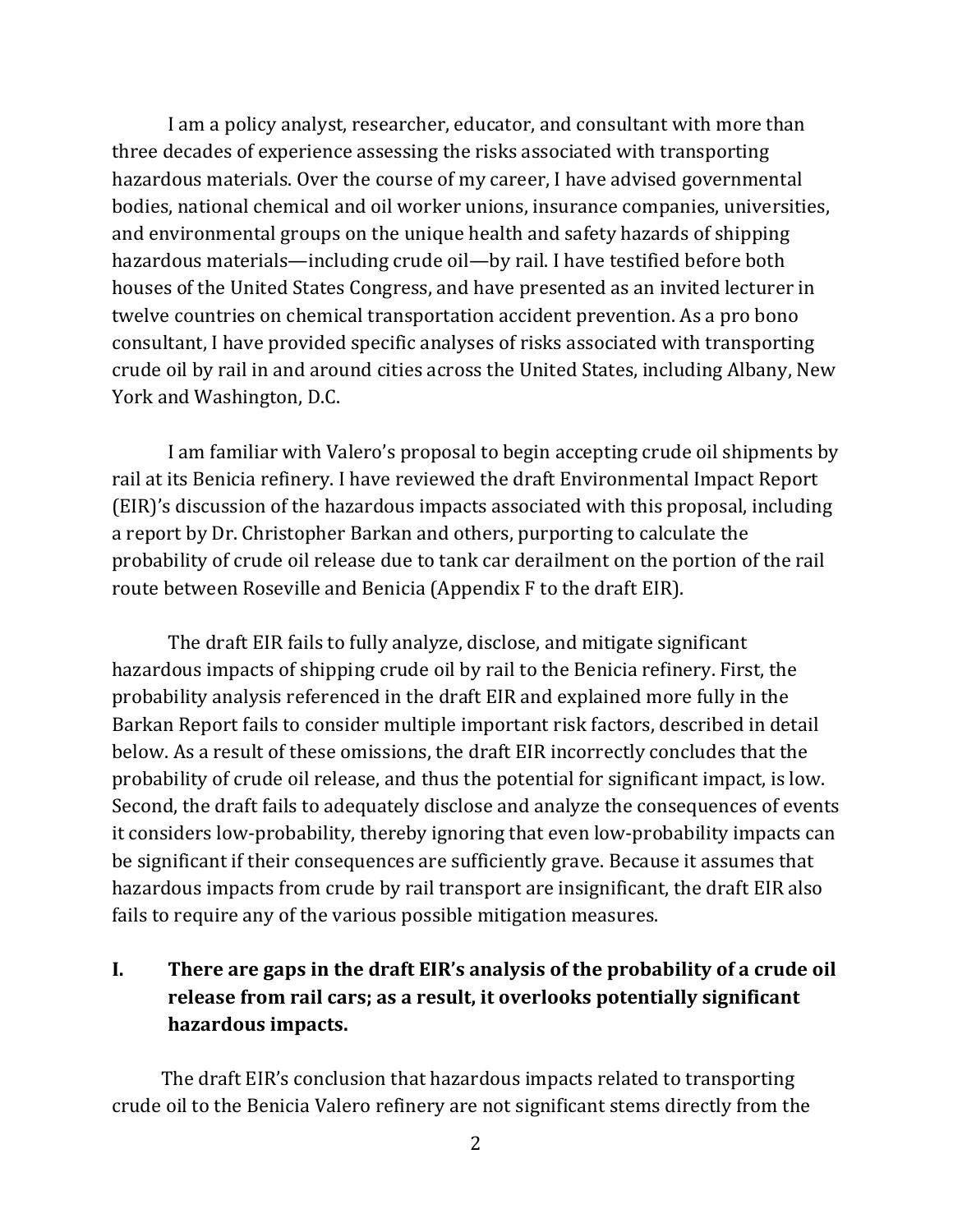Barkan Report's conclusion that the risk of a crude oil release from rail cars is low. However, the Barkan Report is flawed and overlooks important risks. Several of the Barkan Report's major omissions follow below.

# **A. The draft EIR fails to disclose the probability of a release on railroad miles outside the Roseville to Benicia route.**

To begin, the Barkan Report looks only at the probability of crude oil release due to tank car derailment between Roseville and Benicia; it contains no discussion whatsoever of the risk of release on the longer route before arriving in Roseville through perhaps much more challenging California landscapes. The formula the Report uses to calculate probability shows that the greater length of track a tank car travels, the higher its probability of release. *See* App. F at 2. Yet it makes no attempt to calculate the length of track the tank cars will travel within or beyond California before arriving in Roseville, let alone the conditions along that route. Given that there are limited potential rail paths that the tank cars could take, the draft EIR could easily have analyzed the risks along the longer route; it simply chose not to.

# **B. The draft EIR's probability calculation fails to take into account specific physical features of the Roseville-Benicia route, beyond what classes of track are present.**

Even for the segment of the rail route the Barkan Report does analyze, it fails to look at risk factors related to local conditions along the route. The Barkan Report's probability analysis takes into account one physical characteristic of the track between Roseville and Benicia: the type of "track classes" present, as defined by the Federal Railroad Administration (FRA). *See* App. F at 2-4, 6-7. The Report contains no discussion of the many other potential segment-specific infrastructure risk issues associated with the track structures and roadbed present, such as dangerous curves, washout potentials, trestles or tunnels, etc.

It is well-established that local route conditions can pose serious derailment risks. For example, it is clear that specific route characteristics were centrally important in the Lac-Megantic, Quebec crude oil train derailment and fire on July 2, 2013. Although the draft EIR dismissively pigeon-holes the cause of the Lac-Megantic accident as "human error," *see* Draft EIR at 4.7-19, the disaster was also the result of infrastructure issues involving downhill grades and the presence of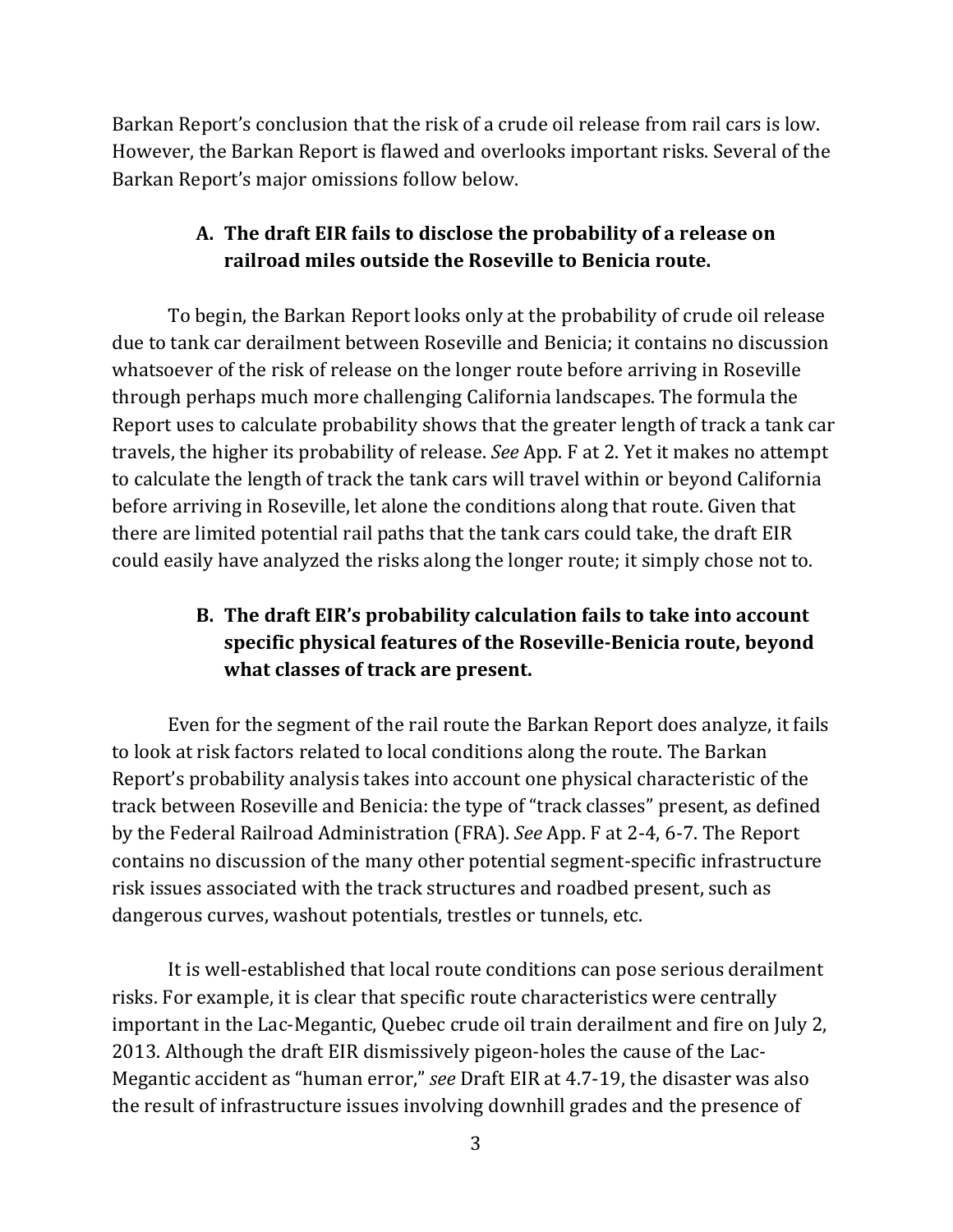curves/switches in the downtown area. Local conditions also influenced the derailment and oil spill in Lynchburg, Virginia on April 20, 2014.[1](#page-4-0)

The Barkan Report's neglect of route-specific factors and the history of accidents, violations, etc. along the Roseville-Benicia route is especially puzzling given that Dr. Barkan's own past work acknowledges the importance of looking at local features when assessing risk. For example, in a 2003 study, Dr. Barkan noted that "[t]he severity of a particular hazardous materials accident" relates to "the particular circumstances and location of the release."[2](#page-4-1) In that same study, Dr. Barkan vividly highlighted the very top risk factors in accident causation on a given stretch of track as including broken rails and welds and buckled track—neither of which is discussed for the Roseville-Benicia route.

Instead, the Barkan Report attempts to estimate the probability of derailment in a specific local area by combining the local track class data point with generic national data on release rates derived from previous accidents of all kinds. A closer look at specific infrastructure features of the Roseville-Benicia route is required to reach any fair estimate of probability of accidental crude oil releases, especially given possible new operations challenges caused by the expected heavy volumes of unit trains.

# **C. The draft EIR fails to calculate the probability of release along particularly vulnerable segments of the Roseville-Benicia route, other than the Suisun wetlands.**

The Barkan Report analyzes the probability that a crude oil release will occur anywhere along the Roseville-Benicia train route. It does not ask whether local track

 $\overline{\phantom{a}}$ 

<span id="page-4-0"></span>**<sup>1</sup>** *Va. oil train derailment is latest "wake-up call": expert*, CBS/AP, May 1, 2014, [http://www.pennlive.com/midstate/index.ssf/2014/05/oil\\_tankers\\_fall\\_into\\_james](http://www.pennlive.com/midstate/index.ssf/2014/05/oil_tankers_fall_into_james_ri.html) [\\_ri.html](http://www.pennlive.com/midstate/index.ssf/2014/05/oil_tankers_fall_into_james_ri.html) ("Grady Cothen, a former Federal Railroad Administration official, said given the recent wet weather in Virginia and the accident's location near a river, it's possible that soft subsoil may have weakened the track, Cothen speculated.").

<span id="page-4-1"></span><sup>2</sup> Christopher Barkan et al., *Railroad Derailment Factors Affecting Hazardous Materials Transportation Risk*, Transportation Research Record 1825, Paper No. 03- 4429 at 67 (2003) (hereinafter "Barkan 2003"), available at [http://railtec.illinois.edu/cee/pdf/Barkan\\_et\\_al\\_2003.pdf.](http://railtec.illinois.edu/cee/pdf/Barkan_et_al_2003.pdf)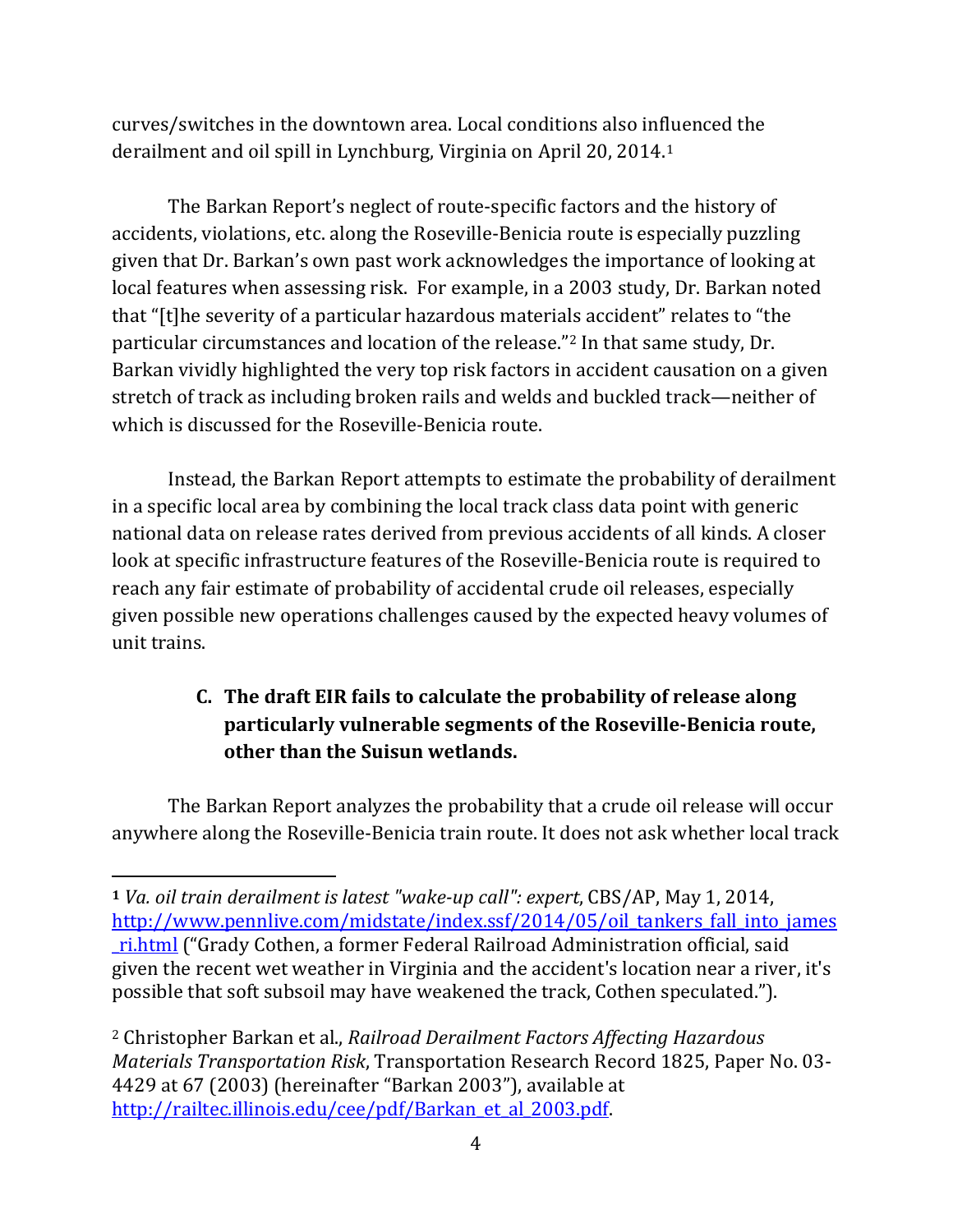conditions or other factors make an accident on any subsection of that route more probable, with one exception: the report does derive a specific probability of crude oil release on the section of track that passes through the Suisun wetlands. However, the Suisun wetlands are not the only vulnerable location along the Roseville-Benicia route. Other sensitive off-track receptors, such as high-population density centers, schools, hospitals, etc., may make the consequences of a crude oil release at certain locations particularly grave. Neither the Barkan Report nor the draft EIR discloses any of these other sensitive areas along the train route. Nor do they analyze whether the specific risk to such areas may be heightened.

# **D. The probability calculation fails to consider the most recent data available on crude-by-rail accidents, or the risks specific to operation of crude oil unit trains.**

The Barkan Report also ignores potentially significant hazardous impacts because its probability calculation does not take into account the unique risks that crude oil unit trains pose. Unit trains tend to be longer and heavier than traditional shipping trains. As explained by the United States Department of Transportation, crude oil unit trains

are longer, heavier in total, more challenging to control, and can produce considerably higher buff and draft forces which affect train stability. In addition, these trains can be more challenging to slow down or stop, can be more prone to derailments when put in emergency braking, and the loaded tank cars are stiffer and do not react well to track warp which when combined with high buff/draft forces can increase the risk of derailments.[3](#page-5-0)

A credible probability analysis depends crucially on a complete, relevant dataset. No analysis of the probability of a crude oil release from a unit train can be

<span id="page-5-0"></span><sup>3</sup> Dept. of Transportation, Pipeline and Hazardous Materials Safety Administration, Draft Regulatory Impact Analysis for Hazardous Materials: Enhanced Tank Car Standards and Operational Controls for High-Hazard Flammable Trains; Notice of Proposed Rulemaking, July 2013 ("Draft RIA") at 24.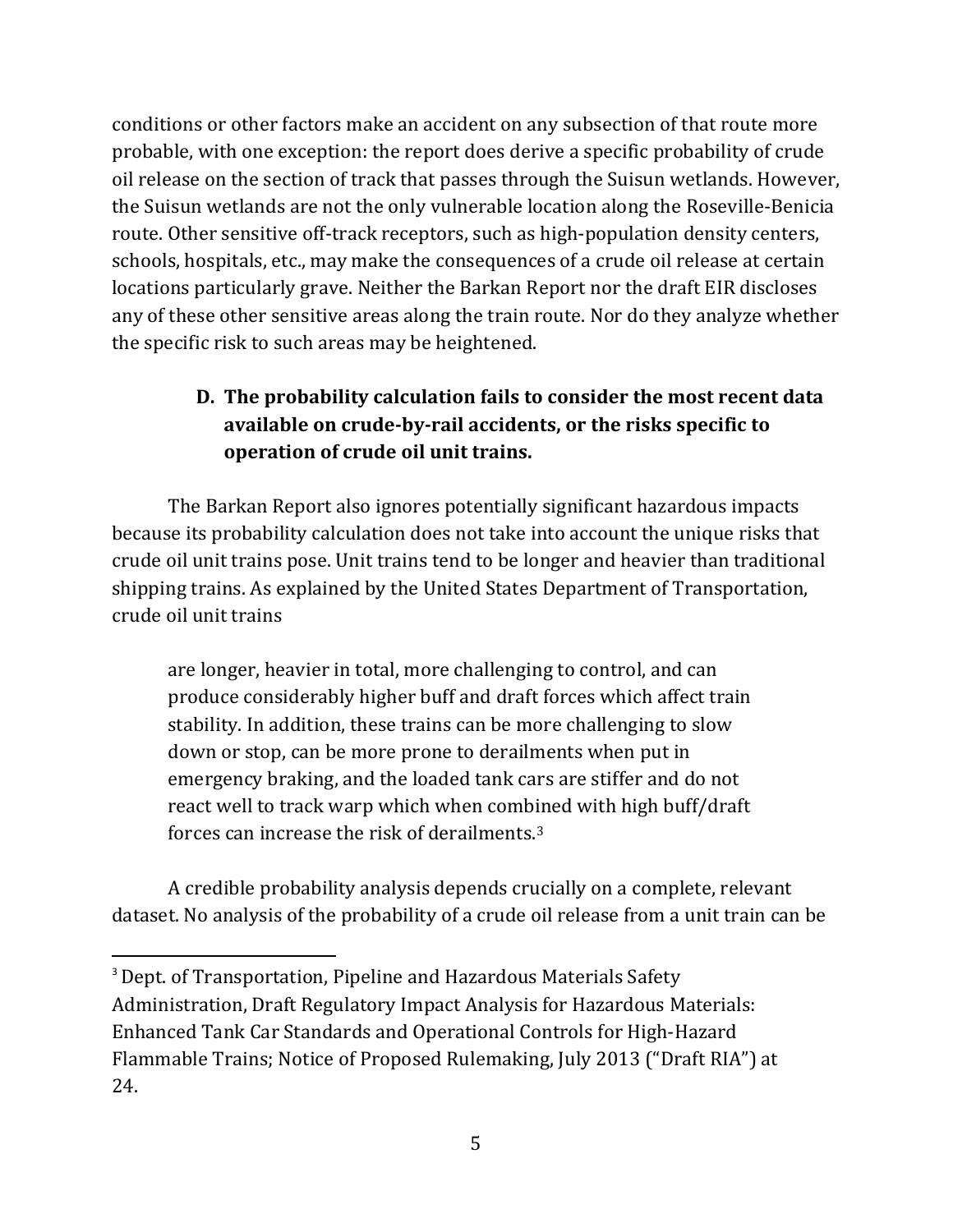complete without data from 2010 and later, when transportation of crude oil in unit trains took off in the United States. However, the Barkan Report derives its probability calculation from historical train and railcar accident data that pre-dates 2010. It does not explain why this outdated accident data is applicable to predicting the behavior of longer, heavier unit trains; nor is it clear how such data is relevant.

As just one example, the Report calculates a train derailment rate (one variable in its probability equation) from pre-2010 accident statistics in the FRA's Rail Equipment Accident database. App. F at 2-3. According to the FRA database, the average speed of a train involved in a reported accident was 27 miles per hour. But modern unit trains travel much faster: freight railroads have recently announced their intention to voluntarily *reduce* the speeds of unit trains carrying crude oil to 50 miles per hour, or 40 miles in "high-threat" urban areas.[4](#page-6-0) Dr. Barkan's prior work indicates that speed is one of the most important factors determi[ni](#page-6-1)ng whether a derailment will lead to a significant hazardous materials accident.5

Likewise, the Barkan Report's analysis assumed that in an average derailment event, six individual cars would derail, again based on the outmoded FRA accident data. App. F at 5. The Report contains no discussion of how realistic this assumption is for crude oil unit trains, which contain more cars on average. National data on train accidents from 2010 and later is available. The Department of Transportation, for example, recently used 2006 through 2013 data to estimate the severity of accidents from crude oil unit train derailments in a recent rulemaking.<sup>[6](#page-6-2)</sup> The draft EIR simply chose to ignore the most recent, most relevant data.

The draft EIR and underlying analysis made no attempt to otherwise account for the acute dangers that are particular to unit train operation. Multiple professional outlets have recognized the huge difference in risk between transporting crude oil by unit train and traditional rail shipment, including the Association of American Railroads' August 2013 Circular OT-55N (dated August 5,

l

<span id="page-6-0"></span><sup>4</sup> Association of American Railroads, *Freight Railroads Join U.S. Transportation Secretary Foxx in Announcing Industry Crude By Rail Safety Initiative*, Feb. 21, 2014, https://www.aar.org/newsandevents/Press-Releases/Pages/Freight-Railroads-Join-U-S-Transportation-Secretary-Foxx-in-Announcing-Industry-Crude-By-Rail-Safety-Initiative.aspx

<span id="page-6-1"></span><sup>5</sup> *See* Barkan 2003, at 64.

<span id="page-6-2"></span><sup>6</sup> Draft RIA at 25.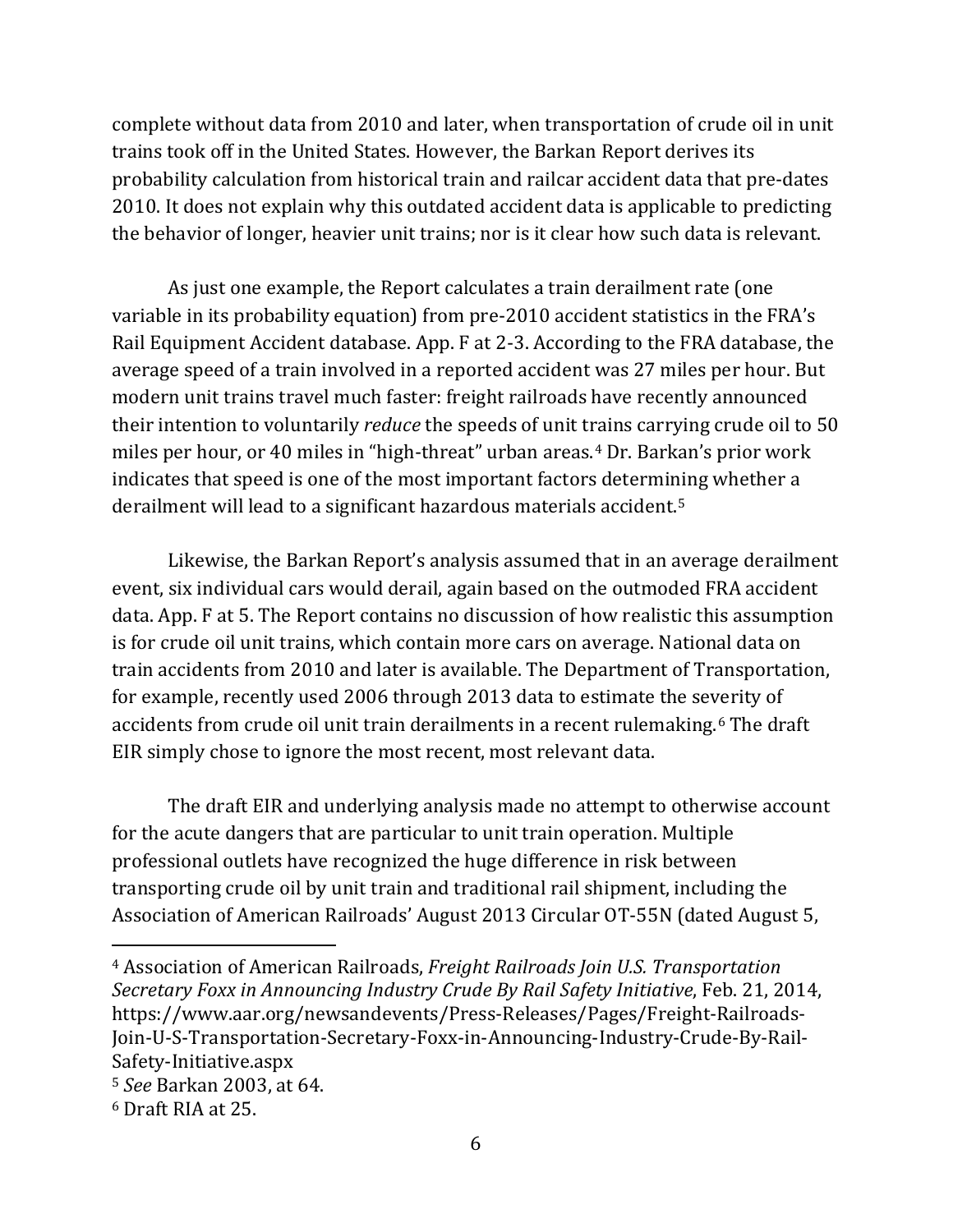2013) and the National Traffic Safety Board's April 2014 Safety Forum. Various federal safety studies and federal agency directives have also cited unit trains as a key safety concern. In fact, Dr. Barkan's own prior scholarship suggests that special characteristics of unit trains are important to assessing risk. Adequately predicting the probability of accidental release of crude oil from a rail line would require an assessment of the particular operations, behavior, and risk of flammable unit trains, especially their history and potential for multi-car derailment. The Barkan Report and draft EIR do no such thing.

# **E. Instead of relying on real-world data about crude-by-rail accidents, the Barkan Report uses a method of calculating the resistance of tank cars to puncture that is non-transparent, untested, and unreliable.**

As explained above, many of the variables the Barkan Report uses to calculate the probability of a crude oil release are deficient because they ignore the most recent, most relevant data on unit train derailment. Another variable—the conditional probability of release (CPR), or imperviousness of a derailed car to puncture—is suspect for additional reasons. The Barkan Report derives its CPR value from non-transparent industry sources, in some places without citation to any specific documents. The method used to derive the CPR is quite new and relatively untested in the scientific literature. Moreover, calculated CPR values are particularly unreliable as a proxy for the resistance of 1232 tank cars, which the Barkan Report assumes will be used to transport crude to Benicia. As discussed at the National Transportation Safety Board's April 2014 Safety Forum, there is simply not enough data from crashes involving 1232 cars to constitute a strong empirical basis for CPR projections. At that forum, Todd Treichel, the director of the RSI-AAR Railroad Tank Car Safety Research and Test Project stated, "The 1232 cars, the CPC-1232 cars in particular remain fairly scarce in our data, so the specific question how have they performed in accidents so far doesn't really confirm or dispute the CPR estimates until there are many more cars that have been derailed in many more types of accidents."[7](#page-7-0) The Barkan Report does not disclose this weakness in its chosen

 $\overline{\phantom{a}}$ 

<span id="page-7-0"></span><sup>7</sup> NTSB Rail Safety Forum: Transportation of Crude Oil and Ethanol, Washington, D.C., April 22, 2014, transcript at 82, available at <http://dms.ntsb.gov/pubdms/search/hitlist.cfm?docketID=56186>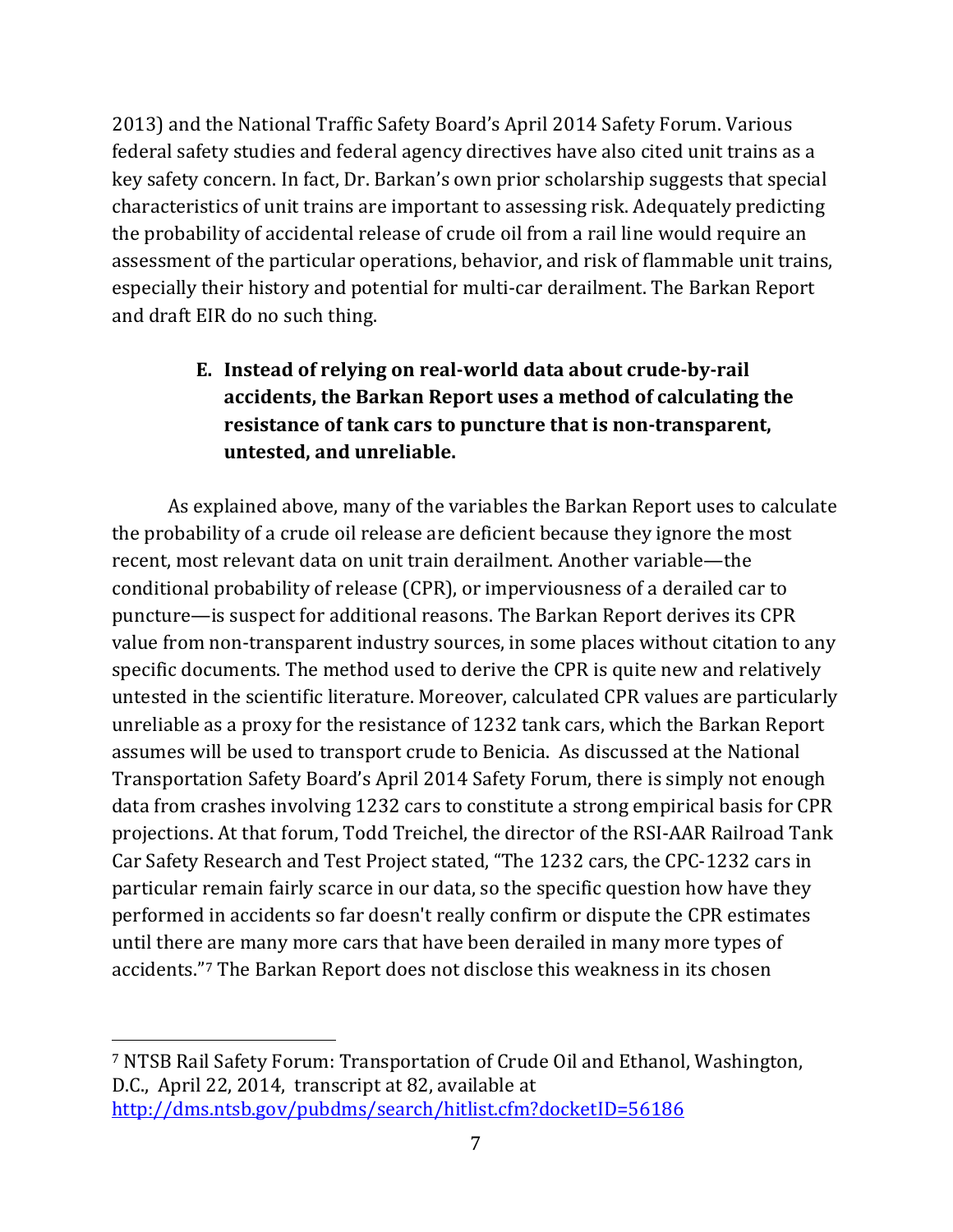methodology. Nor does it provide any explanation of why CPR values based on other types of cars in the national dataset should be applied to 1232 tank cars.

# **F. The draft EIR fails to consider whether some risk factors should be weighted more heavily than others in assessing the probability of hazardous impact.**

The Barkan Report and draft EIR fail to take into account many factors, described above, that suggest that the proposed crude-by-rail project has significant hazardous impacts. Even among the risk factors it does consider, the Barkan Report does not discuss or rank which factors are most important, and by how much, in accounting for releases from trains. Diminishing the weight given to the most important risk factors necessarily skews a risk analysis toward underestimating the risks present.

# **G. The draft EIR's method of calculating risk is not safety conservative.**

Despite all the foregoing omissions and oversights in its analysis, the Barkan Report asserts that it is method of calculating the probability of a crude oil release is "probably" safety conservative. App. F. at 8-9. There is no reason to think this is the case, and in fact, as detailed above, there are many reasons to think the analysis underestimates the potential public safety risk inherent in Valero's proposal.

The short life of the crude-by-rail industry in North America has already seen a number of serious crude oil releases. The Barkan Report makes no effort to suggest that the probability of release derived from its equation is either higher or lower than real-world release rates. Instead, the Report touts the overall decline in hazardous materials release rates from trains over the past decades. But that trend is irrelevant, and even misleading, without taking into account the recent history of crude-by-rail operations.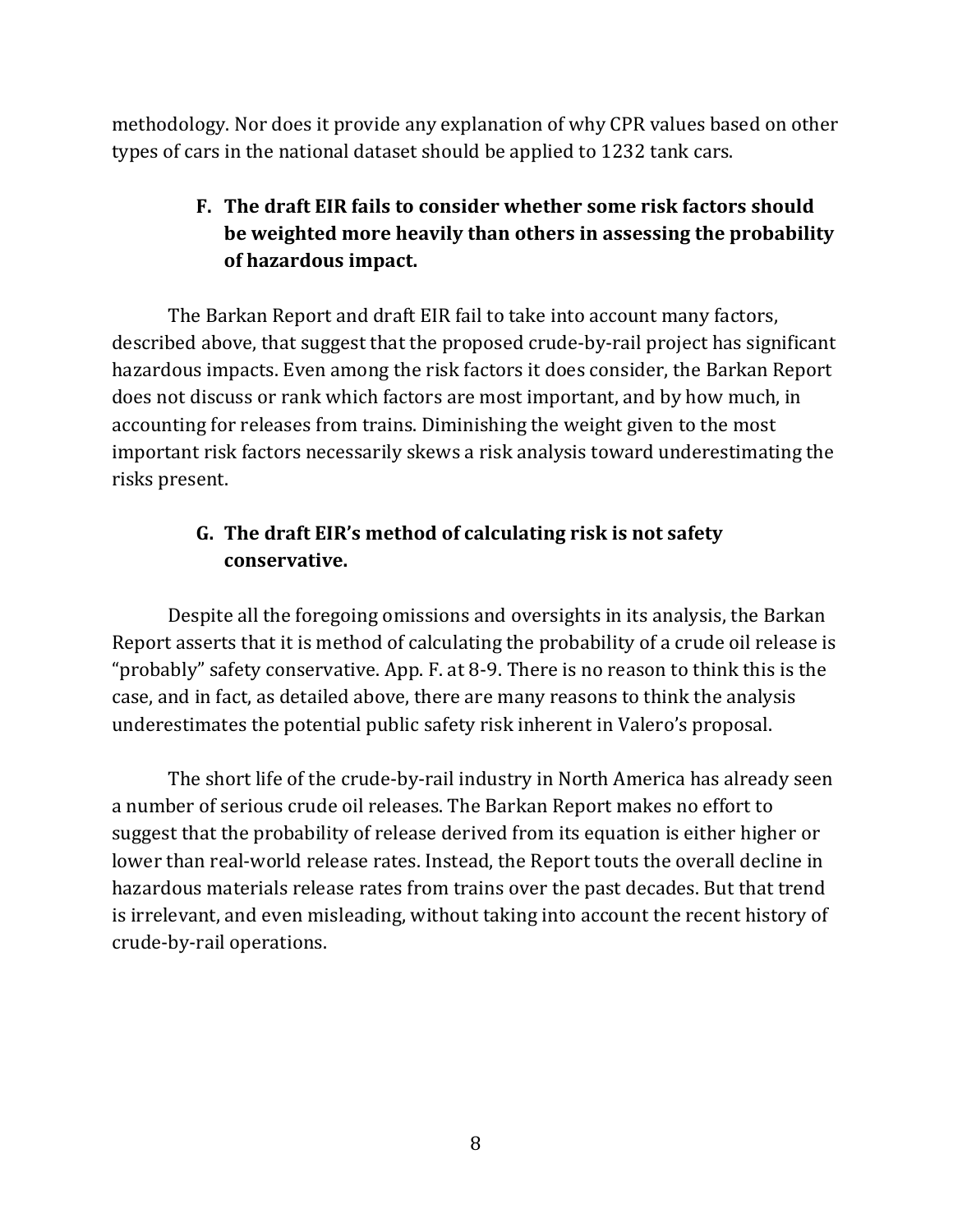## **II. The draft EIR fails to take into account the potential significance of foreseeable low-probability, high-impact risks of transporting crude oil by unit train.**

Even if the probability of a crude oil release between Roseville and Benicia were as low as the Barkan Report says it is, the draft EIR's conclusion that there are no potentially significant hazardous impacts is unjustified. The draft EIR assumes that the potential significance of a crude oil release is based solely on probability that the release will take place. However, the existence of a potentially significant impact stems not just from the probability of the impact, but also its foreseeable consequences. Put most simply: risk = consequence x probability.

The Barkan Report neither discloses nor analyzes the consequences of any of the risks it identifies. The draft EIR's hazardous impacts section contains a brief description of the fallout from major crude-by-rail accidents at Lac-Megantic; Lynchburg, Virginia; Aliceville, Alabama; and Casselton, North Dakota. Draft EIR at 4.7-6 to 4.7-8. However, it fails to disclose or analyze the reasonably foreseeable local impact of a comparable accident between Roseville and Benicia. For example, at Lac-Megantic, 63 tank cars derailed, releasing 1.6 million gallons of crude oil, which then ignited, killing 47 people. Draft EIR at 4.7-8. The City of Davis has a population 10 times greater than Lac-Megantic, and is almost 10 times as densely populated. A Lac-Megantic-style inferno in Davis would be devastatingly significant even if, as the draft EIR assumes, it would only happen once in 111 years.

**\* \* \***

Based on the foregoing, I conclude that the draft EIR and underlying Barkan Report fail to disclose and analyze the potentially significant hazardous impacts of transporting crude oil by rail to the Benicia Valero refinery: first, by failing to consider evidence tending to show that the probability of a crude oil release is higher than the draft EIR posits, and second, by ignoring the impacts of low-risk, high-consequence events. The final EIR must account for and mitigate these significant impacts.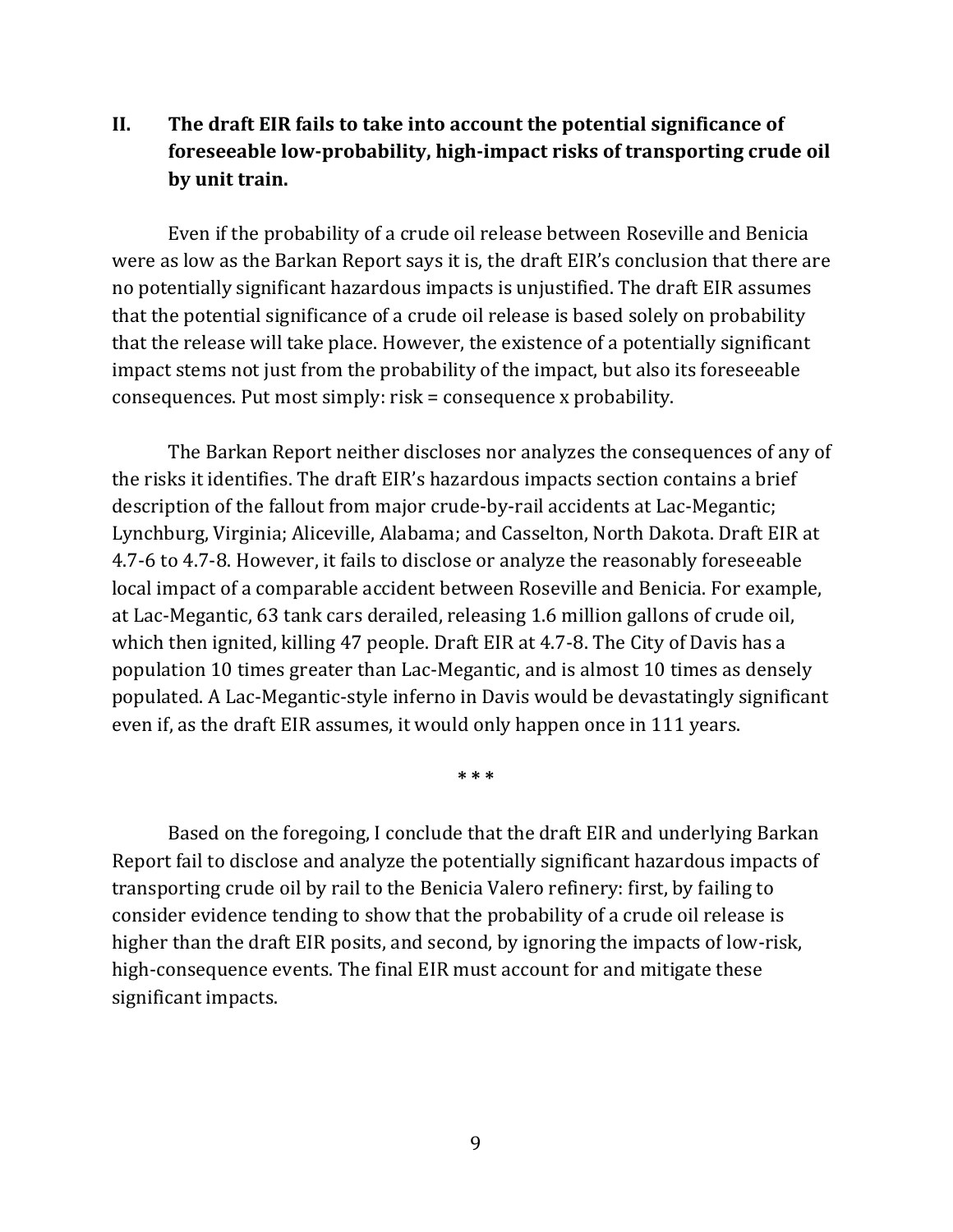#### **FRED MILLAR, Ph.D 915 S. BUCHANAN ST. No. 29 ARLINGTON VA 22204 TEL: 703-979-9191 e-mail: fmillarfoe@gmail.com**

Public interest and environmental safety advocate, national policy analyst and lobbyist, trade union strategic researcher, educator and consultant, based in Washington, D.C., with skills, technical expertise and national, local and international contacts in a wide range of issues and strategies. Recognized international analyst in nuclear waste storage and transportation and industrial chemical use, transportation and accident prevention, emergency planning and homeland security. Consultant to the major U.S. chemical and oil worker unions, environmental groups, insurance companies and university and governmental bodies including the District of Columbia Council. Campaigns and accomplishments have covered a wide range:

- Analyzed safety problems and advocated national and grassroots action strategies for chemical hazard assessment, emergency planning, accident prevention, and public access to information. Educated citizens, workers and public officials in scores of petrochemical communities on generic industrial safety issues and on existing risk documents such as worst-case accident scenarios. Advocated many specific safety improvement activities by companies and governments.
- Conceived, initiated and with allies advocated successfully for new legislation enacting a major new federal regulatory program on prevention of chemical accidents: The Clean Air Act Amendments of 1990 impact an estimated 15,000 U.S. chemical and oil facilities and provide an estimated \$3 billion of worker safety training and new risk documents for workers, government officials and the public.
- After 9/11 raised nationally and in major target cities the issue of urban transportation of ultrahazardous cargoes providing attractive targets/weapons for terrorists. Campaign included new re-routing bills introduced in 10 cities and 3 states, testimony in city council hearings, supporting materials solicited from experts, submission of expert affidavit for court case, community presentations, national overview articles in trade press and chapters in books, op-ed pieces and promotion of coverage by local and national media. Wrote and lobbied for national rail hazmat re-routing legislation signed by the President on August 3, 2007, and led subsequent efforts to improve the law and regulations.

#### **2004-present Consultant on chemical accident and terrorism risks.**

Projects for various clients included: proposed oil refinery expansion to use Hydrogen Fluoride in Bakersfield CA (comments on DEIS and community protest led to revised proposal without HF); analysis for Will County IL of proposed 10-fold expansion of rail freight including hazmat cargoes through 30 populated Chicago suburbs; analysis of terrorism risk scenarios in publications by Columbia University and insurance company; media research on regional rail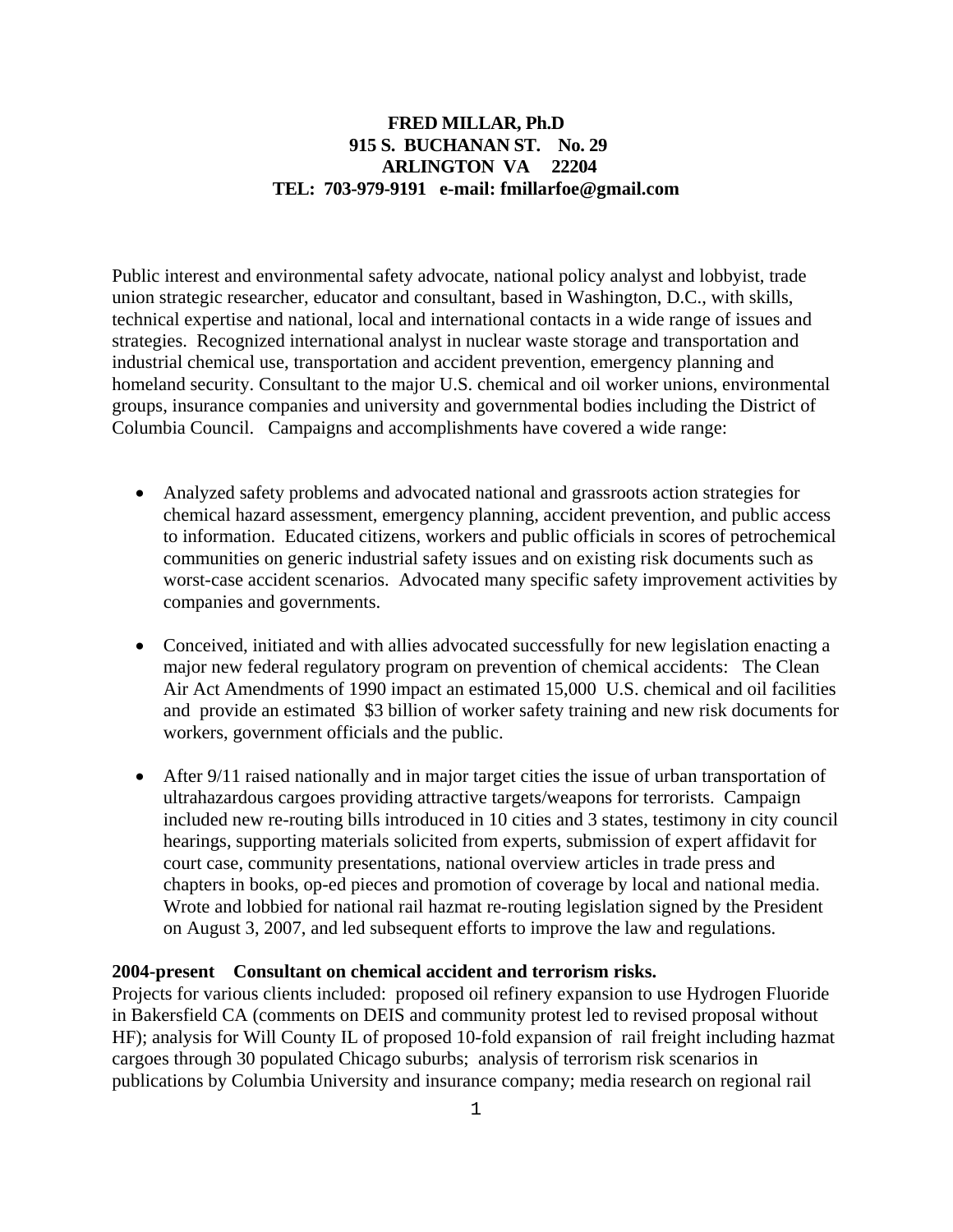hazmat risks; analysis of transportation risks of nerve gas chemicals; comment on CA state task force on railroad safety; analysis of chlorine transportation routes; for City of Savannah, analysis of LNG trucking risks and recommendations for local hazmat flow study; analysis of risks of major petrochemical port in South America; plus pro bono consulting, most recently on crude oil by rail issues in Albany NY and Washington DC.

#### **2003-2005 Director, Target Cities Re-Routing Project, Friends of the Earth, Washington, D.C.**

Initiated foundation-funded project to reduce safety and terrorism risks in transportation of ultrahazardous industrial chemical cargoes through High Threat Target Cities, with beginning focus in the Nation's Capital. Analyzed issues and regulations and advocated successfully for enactment of local DC Council Bill 15-525 banning the most dangerous cargoes; did technical, legal and regulatory analysis for fact sheets, Council testimony and slides; led alliance of union locals, tourist industry, emergency room physicians, environmentalists and public health associations in promoting the bill; did outreach and community presentations to Local Emergency Planning Committees, Metropolitan Washington Council of Governments, George Washington University occupational health forum, and media shows. Met with major stakeholders such as chemical shippers, city agencies, and railroads. Analyzed the issues and initiated introduction of re-routing ordinances in 10 other target cities, including St. Louis, Minneapolis, Memphis, Buffalo, Albany, Cleveland, Baltimore, Boston, Chicago and state legislatures of New York State and Tennessee. As the issue reached the national level in 2005 and again in 2007, helped write re-routing legislation for several committees of the House and Senate, and commented on the 2006 proposed twin rail security regulations from the Transportation Security Administration/DHS and US DOT. Consulted with target city governments, TV investigative reporters, national media, citizen groups. Invited expert presentation on dangerous cargoes to US Coast Guard's Chemical Transportation Advisory Committee, May 2006, Philadelphia PA and in roundtable "Railroad Routing of Hazardous Materials Expert Panel" hosted by ATSDR/DHS/SRB, September 2006 Atlanta GA. Wrote op eds and articles for trade journals and for book: James J.F. Forest (ed.), "Homeland Security" by Praeger Security International, 2006, Volume 3.

#### **2004-2005 Consultant, International Brotherhood of Teamsters Rail Conference, Washington, D.C.**

Analyzed rail safety, transportation security, and Liquified Natural Gas facility security issues for the Research and Strategic Initiatives departments. Initiated project for survey and publication "High Alert" on chemical security issues in rail yards.

#### **2001-2002 Consultant, Bio-Terrorism Technology, Public Technology Inc., Washington, D.C.**

Analyzed availability of emerging technologies from federal laboratories for detection and decontamination of biological agents for use by local officials in a terrorism context. Analyzed technical and testing data, provided summaries, wrote comparisons of the technologies and recommendations for an ongoing system of third-party assessment and user needs surveys that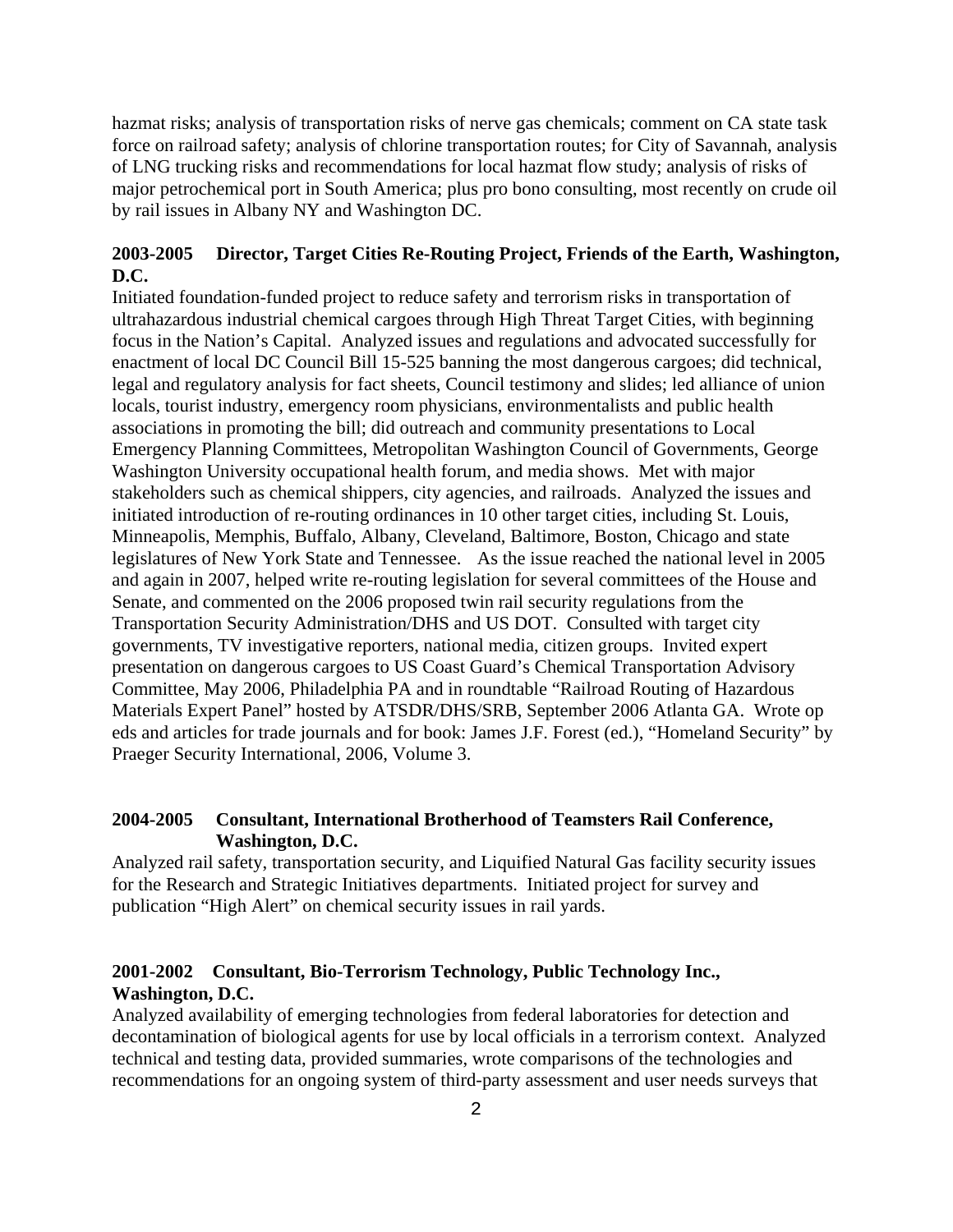could help local officials wisely spend public funds on new capabilities.

#### **2000-2001 Research Director, Roofers International Union, Washington, D.C.**

In the service of an organizing campaign with residential construction workers in the Southwest U.S., did strategic corporate analysis on major homebuilder corporations. Wrote homebuilder corporate profiles and White Paper on worker justice issues. Advocated strategies on sprawl, retirees and healthcare, and networked with union retiree groups, Interfaith Councils, AFL-CIO and other allies. Did web analysis and advocacy for the campaign website, campaign leaflets, etc.

#### **1999-2000 Director of Environmental and Public Safety Policy, Center for Y2K and Society, Washington, D.C.**

Analyzed and publicized the potentially catastrophic systemic safety risks that Y2K posed to major national infrastructures such as petrochemical, water supply and food industries, to at-risk communities and to democratic decision-making. Wrote technical and policy analyses and policy and action-oriented recommendations content for Center's website. Advocated safety improvements in national and local forums and in weekly conference calls with allies.

#### **1995-1997 D.C. Coordinator, Nuclear Waste Citizens Coalition, Washington, D.C.**

Coordinated the work of a coalition of national and regional groups, from both commercial nuclear power plant communities and nuclear weapons site communities. Analyzed issues of centralized interim storage and transportation of irradiated fuel. Did technical research and organized and led Congressional advocacy, convened meetings of member groups, and wrote weekly fact sheets, analyses and recommendation on the issue.

#### **1994-2002 Consultant, nuclear waste and chemical accident prevention policies**

Clients included Public Technology Inc., Oil Chemical and Atomic Workers International Union, United Steelworkers of America, International Chemical Workers Union, Operating Engineers International Union, Friends of the Earth/England and Wales, National Environmental Law Center, Environmental Working Group, Labor Ministry of Brazil, Greenpeace International. Provided analysis for curriculum and delivered content at chemical accident prevention training programs, advocated for safety improvements at conferences on chemical accident prevention policy and programs, advocated for worker and citizen action implementing the new US chemical accident prevention laws.

**1989-1994 Director of the Toxics Project, Friends of the Earth, Washington, D.C.**  Responsible for analysis, policy development, lobbying and advocacy in chemical accident prevention, risk assessment, air toxics emissions, right-to-know issues, hazardous materials transportation and multinational corporate accountability.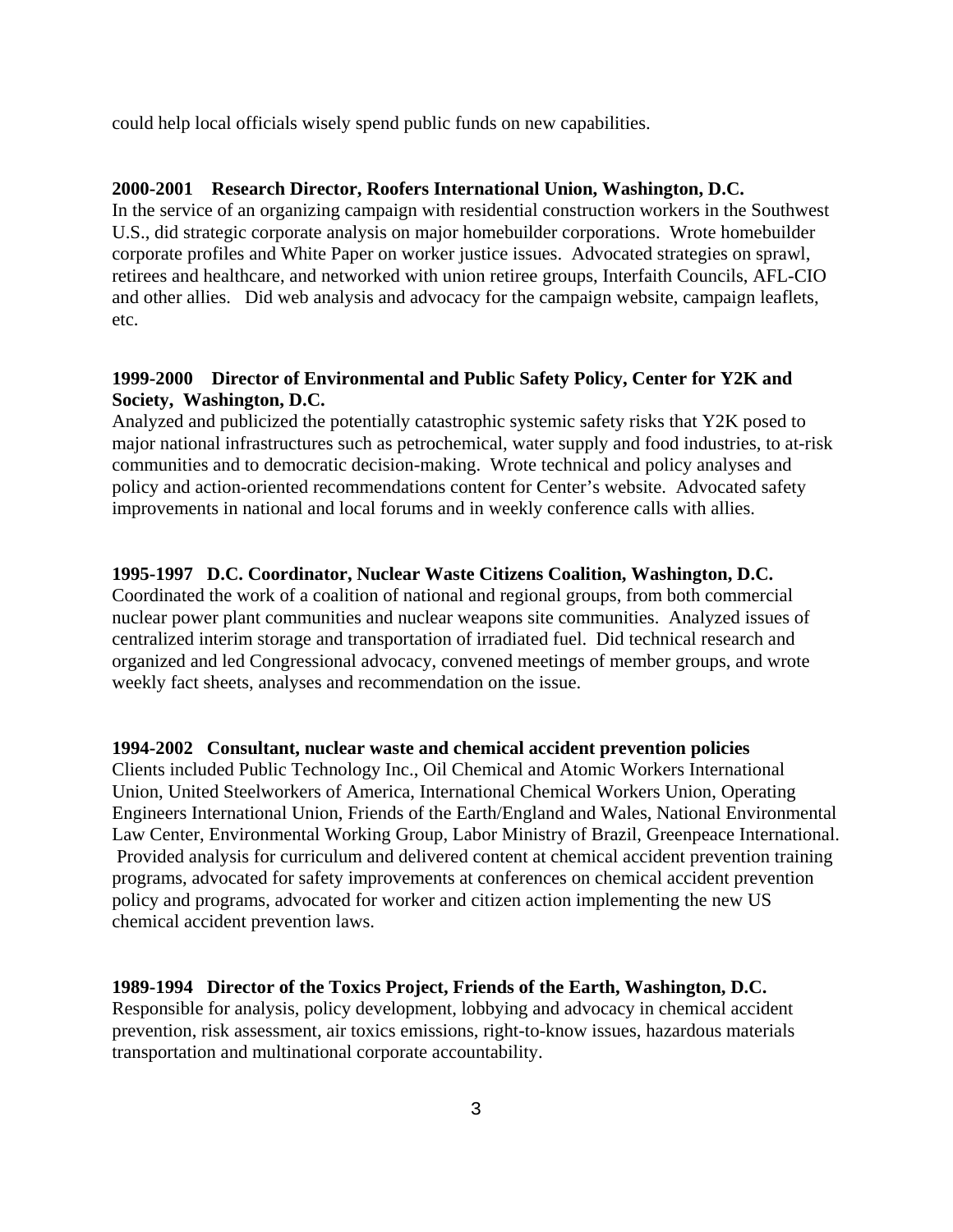- Built ad hoc partnerships of activists, workers, state and local officials and media contacts in chemical communities and provided technical and strategy analysis and recommendations. Founded and initially steered the Working Group on Community Right-To-Know, comprised of national and local environmental groups and labor unions. Wrote and published foundation-funded "The Community Plume" publication with analyses and fact sheets, to recommend strong roles for federally-mandated Local Emergency Planning Committees.
- As a safety analyst and policy expert, addressed international conferences on chemical accident prevention. Served as environmental advocate with the U.S. government delegations and developed recommendations for safety improvement in conferences with industry and government participants in London, Manchester, Stockholm, Berlin, Boston, Milan, Goa and Ahmedabad (India), and Tokyo.
- · Worked with the environmental and labor coalition that in 1991-94 lobbied OSHA and EPA, advocating regulations to implement the Clean Air Act Amendments of 1990. Provided analysis and recommendations for testimony in Congressional hearings and wrote technical comments on proposed regulations.
- As an OSHA grant-funded consultant to the three major U.S. petrochemical labor unions, trained groups of workers in several cities on chemical accident risks and accident prevention. Advocated in Congress for two major unions for new worker safety training funds.
- *International advocacy:* gave invited presentations on chemical accident prevention and community right-to-know policy and legislation to government and industry officials, universities and citizens groups in Brazil, Canada, Lithuania, Latvia, Bulgaria, Mexico, India, Vietnam, Thailand, Germany, Argentina, and Australia.

#### **1979-1988 Director of the Nuclear and Hazardous Materials Transportation Project at the Environmental Policy Institute, Washington, D.C.**

Spearheaded environmentalist efforts, educated the public and advocated for safety improvement by the government and corporations on issues of nuclear and hazardous materials storage and transportation.

Worked with Capitol Hill, several regulatory agencies, national trade associations, national media, environmental NGOs, labor unions, petrochemical industry, investor groups, and funders to develop recommendations in testimony before several House and Senate committees.

#### **1978-1979 Research consultant, Ohio Public Interest Campaign.**

Working under a federal grant, researched and wrote final evaluation of a four-year project on plant closings in Ohio.

#### **1972-1978 Assistant Professor of Sociology**, **George Mason University, Fairfax, Virginia.**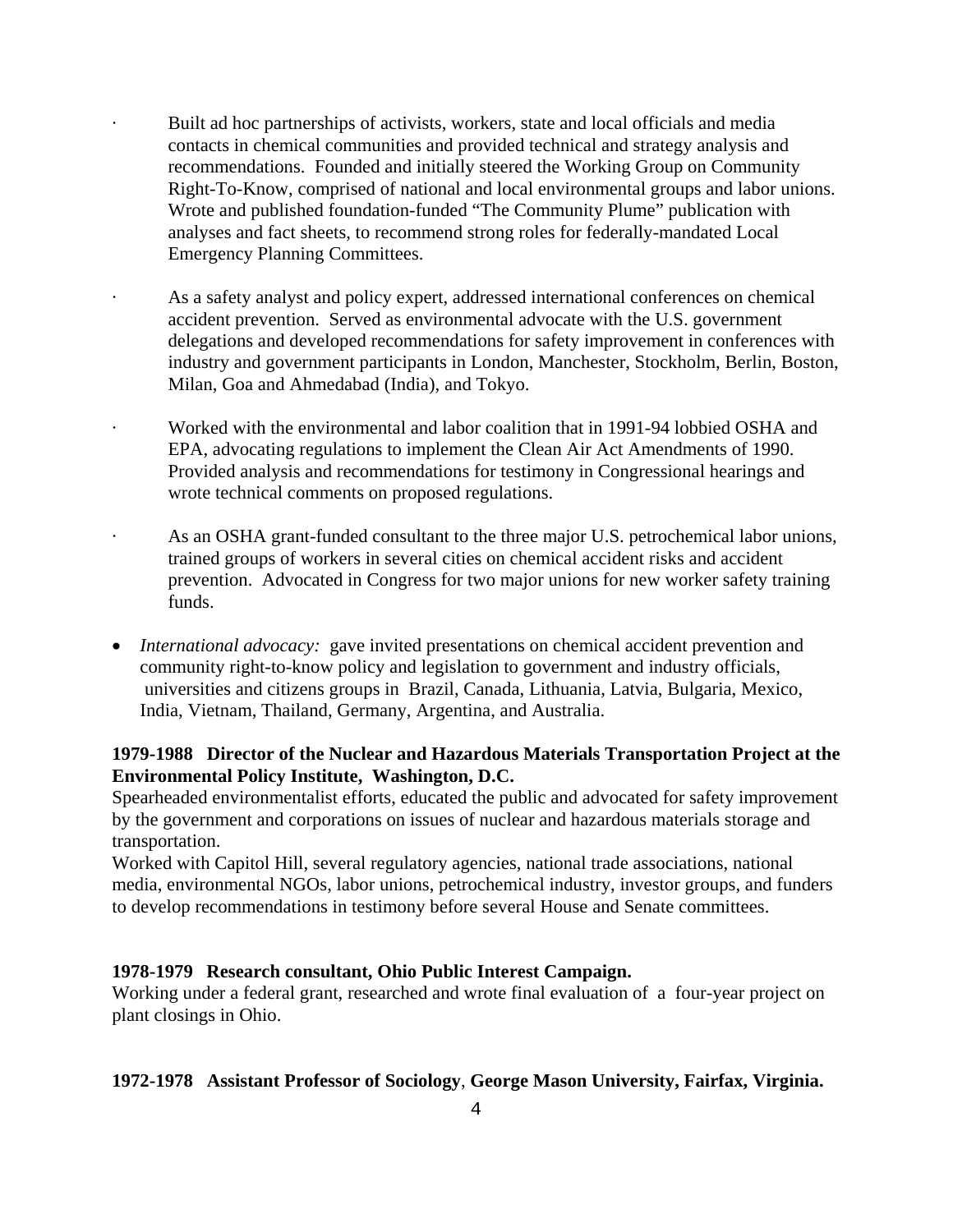Taught political sociology, social problems, sociology of war and peace, social theory.

#### **PUBLICATIONS**

- Fire Chief Fire Magazine blog 9 21 10 "Coming to a City Near You" on rail security
- Cargo Security International report 2pp, "Rail Security: Risk Factors", June-July, 2010
- "Terror threats ought to factor into rail routes," op ed June 19, 2009, Minneapolis, Minn., Star Tribune.
- "Dangerous railroad cargo could threaten public safety", op ed July 17 2009, St Louis Post-Dispatch
- White Paper, Friends of the Earth, "Transcontinental Freight Rail Monopoly Game: Chicago Area Communities In Play and At Risk" September 2008
- "Seven Years After 9/11: No Protective Rail Hazmat Re-Routing Yet", guest column in Government Security News, March 18, 2009
- "Don't Insult Citizens", letter to editor, May 11, 2008, Bakersfield Californian
- "Diverting Risk", Cargo Security International, December 2008/January 2009, pp. 26-28
- "Rails shouldn't fight hazmat rules", analysis of new federal regulations, in The Journal of Commerce, January 21, 2008
- "'Betting the Nation: Poison Gas Cargoes Through Target Cities," in James J.F. Forest (ed.), "Homeland Security: Protecting America's Targets" by Praeger Security International 2006, Volume 3 "Critical Infrastructure".
- "The Elephant in the Living Room," opinion piece on WMD cargoes in ports, in The Journal of Commerce, May 1, 2006.
- "New Strategies to Protect America: Putting Rail Security on the Right Track", a paper in the Critical Infrastructure Security Series, published by the Center for American Progress, 2005.
- "City Limits", Opinion piece on hazmat security, in Cargo Security International magazine, October 2004.
- "The Terrorism Prevention and Safety in Hazardous Materials Transportation Act of 2004",